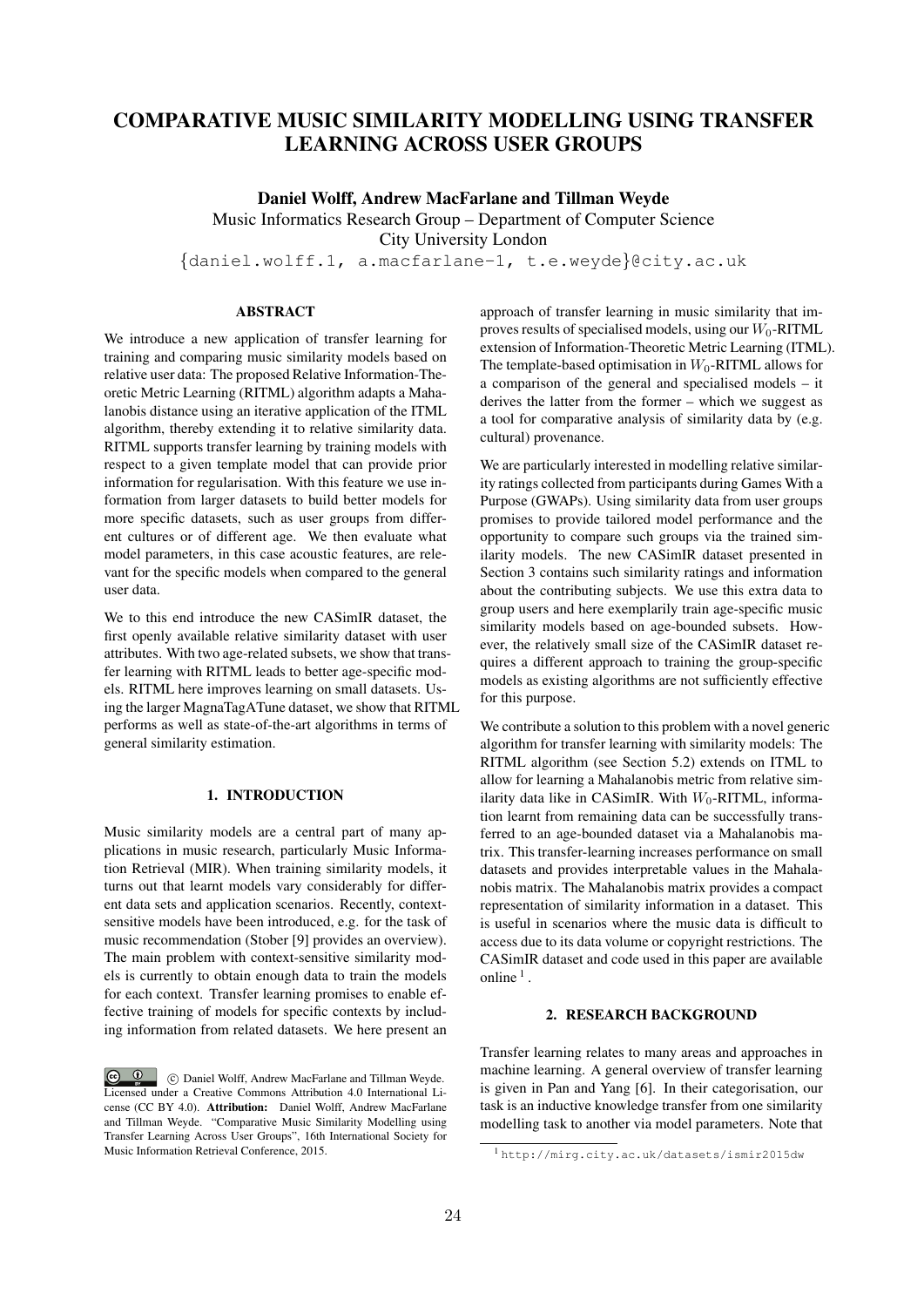in our example the tasks differ only in the dataset, but our method can also be used for more divergent tasks.

In MIR, transfer learning is a relatively new method. In 2013, [2] described multi-task learning using a shared latent representation for auto-tagging, genre classification and genre-based music similarity. This representation includes both the features and the labels for the different tasks. In experiments on several datasets they showed improvement of classification accuracy and modelling similarity according to genre.

We here work with relative similarity ratings from humans in our new CASimIR dataset for group-specific modelling. Furthermore, we use the MagnaTagATune dataset [3] for comparison on non-specific similarity learning. Here, the Support Vector Machine (SVM) approach developed by Schultz and Joachims [7] and applied in [10, 11] is used as state-of-the art baseline.

Another state-of-the-art algorithm for learning from relative similarity data is Metric Learning To Rank (MLR). McFee et al. [4] introduce MLR for parametrising a linear combination of content-based features using collaborative filtering data. Their post-training analysis of feature weights revealed that tags relating to genre or radio stations were assigned greater weights than those related to music theoretical terms.

# 3. A DATASET FOR USER-AWARE SIMILARITY

In order to perform a related analysis and comparisons of models between different user groups, we have collected the CASimIR datasets using Spot the Odd Song Out [13], an online<sup>2</sup> multi-player Game With a Purpose (GWAP). The similarity module of the Spot the Odd Song Out game collects relative similarity data using an odd-one-out survey: From a set of three music clips, participants are asked to choose the clip most dissimilar to the remaining clips, i.e. the *odd song out*. The game motivates players by rewarding blind agreement. For various reasons, including personal data protection, little music annotation data is publicly available with information about the provider of the data and their context.

Although the game can collect anonymised personal information including gender, nationality, spoken languages and musical experience, the amount and type information available varies between participants, as data provision is voluntary. Our overarching goal is to study the relation between similarity and culture and we thus link annotations to cultural profiles rather than indexing specific participants. With this paper we publish the first set of similarity data with anonymised profiles.

## 3.1 Constraints from Relative Similarity Ratings

The MagnaTagATune and CASimIR datasets both contain relative similarity ratings. A participant's rating of  $C_k$  as the odd one out (of the triplet  $C_i, C_j, C_k$ ) results in 2 relative similarity constraints: clips  $C_i$  and  $C_j$  are more similar than  $C_i$  and  $C_k$ , and clips  $C_j$  and  $C_i$  are more similar than  $C_i$  and  $C_k$ . These constraints are denoted as  $(i, j, k)$  and  $(j, i, k)$ , respectively which are contained in the constraint set *Q*ˆ.

Human ratings regularly produce inconsistent constraints. We use the graph representation of the similarity data as suggested by [5] to analyse and filter inconsistencies: Each constraint  $(i, j, k)$  is represented by an edge connecting two vertices  $(i, j) \stackrel{\alpha_{ijk}}{\rightarrow} (i, k)$  corresponding to two clip pairs, with the edge weight  $\alpha_{ijk} = 1$ . When combining all constraints in a graph, the weights  $\alpha_{ijk}$  are accumulated. Inconsistencies then appear as cycles in the graph, which in their most common form are of length 2:

$$
(i,j)\overset{\alpha_{ijk}}{\underset{\alpha_{ikj}}{\rightleftarrows}}(i,k).
$$

We remedy such cycles by removing the edge with the smaller weight and assigning the weight  $| \alpha_{ijk} - \alpha_{ikj} |$  to the remaining edge. For both the MagnaTagATune and CASimIR datasets this already creates a cycle-free graph *Q* as no larger cycles remain. The cycle-free sets *Q* are used in this study for training and evaluation.

Compared to the MagnaTagATune dataset, the CASimIR dataset features more frequent recurrences of clips between the triplets presented to the users. Recurring clips relate the corresponding similarity data, and result in large connected components in the CASimIR similarity graph: While the maximal number of clips directly or transitively related to each other through similarity data in the MagnaTagA-Tune dataset was 3 (see [11]), most clips in the CASimIR similarity data are related to at least 5 other clips. The repetition of clips across triplets results in fewer unique referenced clips: the current CASimIR similarity dataset contains only 180 clips referenced by 2102 ratings, while MagnaTagATune references 2000 ratings with about 500 clips, and has 1019 clips with 7650 ratings in total.

#### 3.2 Analysis of Age-bounded Similarity Ratings

The additional participant attributes allow us to select subsets of similarity data according to specific profiles of the participants. This enables the training of more specific models that support better similarity predictions for the relevant group of users, and allows for comparison of different models.

As an example of group-based similarity modelling we choose age as a separating criterion on the CASimIR similarity data from over 256 participants: We divide the complete set of similarity ratings *R* into two *age-bounded* subsets  $R^{\leq 25}$  of data provided by participants not older than 25 years and  $R^{>25}$  containing data of older participants. The boundary of 25 years was chosen as the best approximation to equal sizes of the subsets (data input is only in 5 year bands). As shown in Table 1, the number of ratings is higher for the  $R^{\leq 25}$  dataset.

<sup>2</sup> http://mirg.city.ac.uk/camir/game/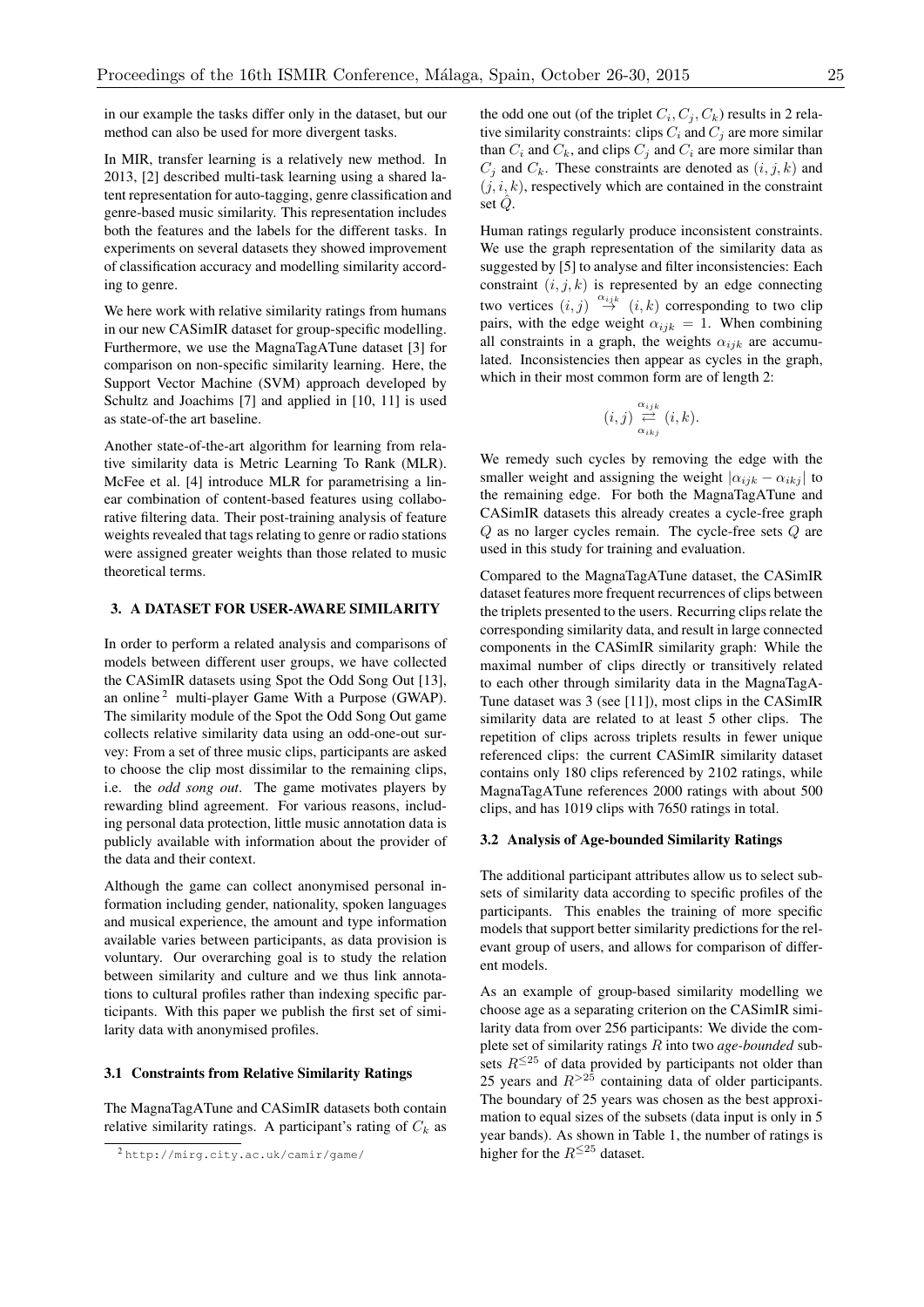|         |      | $R^{\leq 25}$ | R > 25 | $R^{C(\leq 25)}$ | $R_{\rm B}(>25)$ |
|---------|------|---------------|--------|------------------|------------------|
| ratings | 2102 | 919           | 644    | 1183             | 1458             |
| constr. | 914  | 723           | 576    | 732              | 809              |
| clips   | 180  | 171           | 163    | 175              | 176              |

Table 1. Number of votes, unique constraints and referenced clips, after filtering inconsistencies, per dataset.

539 similarity ratings are not associated to a valid age and stored separately in  $R^{\emptyset}$ . For the two age-bounded datasets, we furthermore define complementary datasets  $R^{C(\leq25)}$  and  $R^{{\rm C}(>25)}$  combining the remaining similarity data, e.g.  $R^{{\rm C}(\leq25)}$  $= R^{>25} \cup R^{\emptyset}$ . These complementary sets will be used for training of template models for transfer learning.

After splitting, the above (sub)sets of ratings are transferred into constraints (see Section 3.1) and separately filtered for inconsistencies. We now use the corresponding sets of unique constraints *Q*,  $Q^{\leq 25}$ ,  $Q^{>25}$ ,  $Q^{\complement (\leq 25)}$  and  $Q^{(25)}$  for training and testing of models. The number of constraints are also noted in Table 1, together with the total number of clips referenced by the constraint sets. Due to multiple ratings referring to the same constraint and filtering the constraint count is lower than the number of ratings.

# 4. SIMILARITY MODELLING

The computational representations of music through features, related to physical, musical, and cultural attributes determine the basis of similarity models. Both the Magna-TagATune and CASimIR datasets contain pre-computed features created by The Echo Nest API. For our experiments with CASimIR we derive acoustic features from this data which are aggregated to the clip-level. The 41 dimensional features contain 12 chroma and 12 timbre features, both aggregated via averaging, 2 weight vectors and further features after [8, 11]:

| chroma                  | timbre                 |
|-------------------------|------------------------|
| segmentDurationMean     | tempo                  |
| segmentDurationVariance | beatVariance           |
| timeLoudnessMaxMean     | tatum                  |
| loudness                | tatumConfidence        |
| loudnessMaxMean         | numTatumsPerBeat       |
| loudnessMaxVariance     | timeSignature          |
| loudnessBeginMean       | timeSignatureStability |
| loudnessBeginVariance   |                        |
|                         |                        |

Table 2. Features used in our experiments.

For experiments with the MagnaTagATune dataset we will use the similar features provided in [12] which contain preprocessed tag information in addition to the acoustic features described above. For the CASimIR dataset, using unprocessed tags from Last.fm did not increase performance in earlier experiments due to very sparse tag assignments. Therefore, our experiments on CASimIR use acoustic features only. For a clip  $C_i$ , we refer to its feature vector as  $x_i \in \mathbb{R}^N$ .

#### 4.1 Mahalanobis Distances

We use the inverse of the distance of two feature vectors as the similarity of the two corresponding clips. The mathematical form of the Mahalanobis distance is used to specify a parametrised distance measure. Given two feature vectors  $x_i, x_j \in \mathbb{R}^N$ , the distance can be expressed as

$$
d_W(x_i, x_j) = \sqrt{(x_i - x_j)^\mathsf{T} W(x_i - x_j)},
$$

where  $W \in \mathbb{R}^{N \times N}$  is a square matrix parametrising the distance function: the *Mahalanobis matrix*.  $d_W$  qualifies as a metric if *W* is positive definite and symmetric.

## 5. MODEL TRAINING WITH RITML

We now discuss our algorithm which can adapt Mahalanobis distances in order to fit relative similarity data. It is based on the ITML algorithm as described below, which cannot be used directly with relative similarity data. Instead, ITML requires upper or lower bounds on the similarity of two clips, e.g.  $d_W(x_i, x_j) < m_{i,j}$  for similar clips. In Section 5.2 we will iteratively derive such constraints during the RITML optimisation process.

### 5.1 Information-Theoretic Metric Learning

Davis et al. [1] describe Information-Theoretic Metric Learning (ITML) for learning a Mahalanobis distance from absolute distance constraints (e.g. requiring  $d_W(x_i, x_j)$ ) 0*.*5). A particularly interesting feature of ITML is that a template Mahalanobis matrix  $W_0 \in \mathbb{R}^{n \times n}$  can be provided for regularisation. This  $W_0$  can be from a metric that is predefined or learnt on a different dataset. If  $W_0$  is not specified, the identity transform is used. The regularisation of ITML exploits an interpretation of Mahalanobis matrices as multivariate Gaussian distributions: The distance between two Mahalanobis distance functions parametrised by  $W$  and  $W_0$  is measured by the relative entropy of the corresponding distributions, which in [1] uses the LogDet divergence *Dld*:

$$
D_{ld}(W, W_0) = \text{tr}(WW_0^{-1}) - \log \det(WW_0^{-1}) - n
$$
  
= 2 \* KL (P(x\_i; W\_0) || P(x\_i; W)).

KL refers to the Kullback-Leibler divergence. For details of the transformation see [1]. Given the constraints in form of similar  $(R_s)$  and dissimilar  $(R_d)$  clip indices as well as upper and lower bounds  $u_{ij}$ ,  $l_{ij}$ , the optimisation problem is then posed as follows:

$$
\text{ITML}(W, \xi, c, R_s, R_d) =
$$
\n
$$
\operatorname*{argmin}_{W \succeq 0, \xi} D_{ld}(W, W_0) + c \cdot D_{ld}(\text{diag}(\xi), \text{diag}(\xi_0))
$$
\n
$$
\text{s.t.} \quad \text{tr}(W d_{i,j}^L (d_{i,j}^L)^\mathsf{T}) \le \xi_{ij} \quad \forall (i, j) \in R_s
$$
\n
$$
\text{tr}(W d_{i,j}^L (d_{i,j}^L)^\mathsf{T}) \ge \xi_{ij} \quad \forall (i, j) \in R_d
$$

with 
$$
d_{i,j}^L = (x_i - x_j).
$$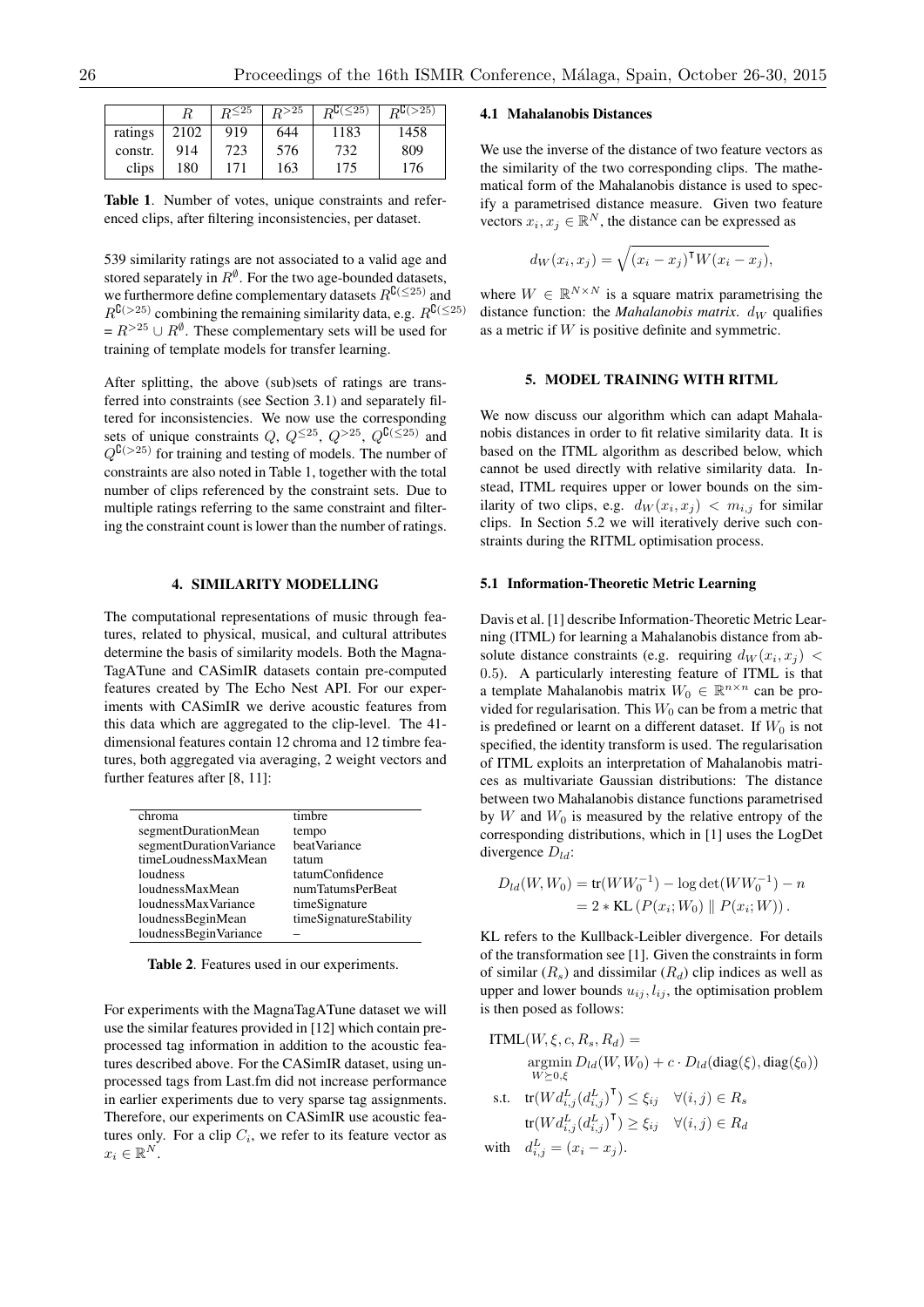Here,  $\xi_{ij}$  are slack variables enabling and controlling the violation of individual constraints. The  $\xi_{ij}$  are initialised to given upper bounds  $u_{ij}$ , if  $(i, j) \in R_s$  or lower bounds  $l_{ij}$ , if  $(i, j) \in R_d$ . During optimisation, they are regularised by comparison to the template slack  $\xi_0$  using triangular matrices diag( $\xi$ ) and diag( $\xi$ <sub>0</sub>).

## 5.2 Relative Learning with RITML

In order to allow for training with relative similarity constraints, we present Relative Information-Theoretic Metric Learning (RITML) based on ITML. Motivated by [14], we embed ITML into an iterative adaptation of the upper and lower bounds.

We start with a training set of relative constraints  $(i, j, k) \in$  $Q_t$ . We require standard ITML parameters such as *c*, as well as the relative learning parameters including shrinkage factor  $\eta$ , margin  $\tau$  and number of cycles k at the beginning. We use the identity matrix for the template  $W_0$ . During iteration *m*, the active training set of violated constraints *Q<sup>m</sup>* is calculated as

$$
Q^{m} = \{(i, j, k) \in Q_t \mid d_{W^m}(x_i, x_j) > d_{W^m}(x_i, x_k)\}.
$$

 $Q<sup>m</sup>$  is then further divided into the sets of similar and dissimilar constraints  $R_s^m$  and  $R_d^m$ :

$$
R_s^m = \{(i, j) \mid (i, j, k) \in Q^m\}
$$
  

$$
R_d^m = \{(i, k) \mid (i, j, k) \in Q^m\},
$$

Afterwards, absolute distance constraints  $\xi_{ij}$  for the following ITML instance are acquired by adding a margin  $\tau$ to the average distance values  $\mu = \frac{d_{W^m}(x_i, x_j) + d_{W^m}(x_i, x_k)}{2}$ of the clip pairs:

$$
\xi_{ij}^m = \begin{cases} \mu - \tau & (i,j) \in R_s^m \\ \mu + \tau & (i,j) \in R_d^m \end{cases} \quad \forall (i,j,k) \in Q^m
$$

Now, with  $\xi^m$  containing the upper and lower bounds,  $\Delta W$ can be calculated using

$$
\Delta W = \text{ITML}(W^m, \xi^m, \gamma, R_s^m, R_d^m) \tag{1}
$$

and the final Mahalanobis matrix is accumulated over iterations using the model update function

$$
W^{m+1} = \frac{m * W^m + \eta * \Delta W}{m+1}.
$$

In order for the algorithm to converge, the cardinality of the active training set  $|Q^m|$  needs to decrease. In our experiments,  $k = 200$  training iterations are usually sufficient. Otherwise an early stopping of the algorithm takes place if *<sup>|</sup>Q<sup>m</sup><sup>|</sup>* does not decrease for <sup>50</sup> iterations. In this case the  $W^m$  for the smallest  $|Q^m|$  within the last 50 iterations is returned. RITML does not guarantee  $d_W$  to be a metric.

Algorithm 1: Relative Training with RITML

**Data:** Constraints  $Q_t$ , features  $x_i$ , template matrix  $W_0$ ,

regularisation factor  $c$ , shrinkage factor  $\eta$ , margin  $\tau$ , number of cycles  $k$ 

```
m=0;
```
while  $m \leq k \wedge Q^* \neq \emptyset$  do Update training sets  $Q^m$ ,  $R_s^m$  and  $R_d^m$ ; Update absolute constraints  $\xi^m$ ; Calculate parameter change  $\Delta W$ ; Calculate  $W^{m+1}$ ;  $m = m + 1$ ; end return Mahalanobis matrix *W<sup>k</sup>*

#### 5.3 Transfer Learning with  $W_0$ -RITML

The property that motivates our usage of RITML is that it enables *transfer learning*: If a specific starting value or template of  $W_0$  other than the identity matrix is provided, the optimisation tends to produce results close to the provided  $W_0$ . In order to sustain this effect for large numbers of iterations we modify Equation (1) such that regularisation is fixed towards  $W_0$  instead of the Euclidean distance:

$$
\Delta W = \text{ITML}(\mathbf{W_0}, \xi^m, \gamma, R_s^m, R_d^m)
$$

This constitutes the *W*<sub>0</sub>-RITML algorithm for transfer learning with Mahalanobis matrices.

## 6. EXPERIMENTS

For all our experiments we use the 10-fold cross-validation with *inductive sampling* as described in [11]: Instead of dividing the similarity constraints themselves into test/training sets, the data are divided on the basis of connected clusters in the similarity data. This approach prevents the recurrence of clips from a training-set in the corresponding test set. It also leads to a greater variance in test-set sizes for CASimIR where the clusters of connected similarity data are larger.

We evaluate the algorithms' performance based on the percentage of training and test constraints fulfilled by the trained model. Our main focus is on the test-set results as we are interested how well the learnt models generalise to unseen data. As a baseline we use the Euclidean distance on the features. We have tested results for statistical significance using the Wilcoxon signed rank test on cross-validation folds' results with a threshold of *p <* 5%.

Both SVM as implemented in *svmlight*[7] and RITML have hyper-parameters affecting the performance on different datasets. The results reported here were selected on the basis of best test-set performances after a grid-search over a range of value combinations identified as reasonable in preliminary experiments: The regularisation trade-off *c* is a parameter common to SVM, RITML and  $W_0$ -RITML with a similar effective range: we explored a  $c \in [0.001, 10]$  using an approximately logarithmic scale. For RITML and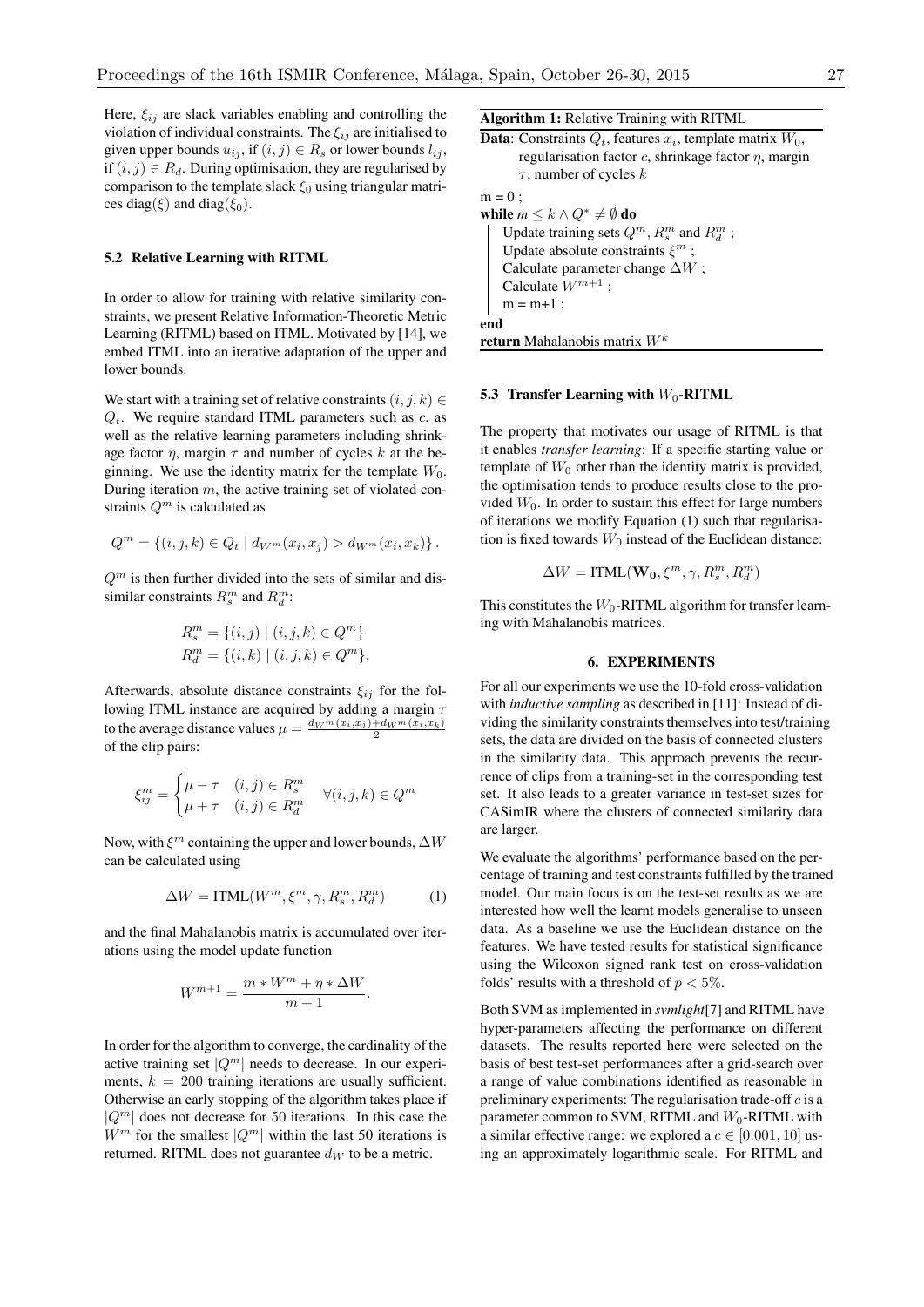*W*<sub>0</sub>-RITML we additionally used

 $\tau \in \{10^{-4}, 10^{-3} \dots, 10^{-1}, 0.5, 1 \dots 10\}$  and  $\eta \in \{0.1, 0.15 \dots 0.95\}.$ 

#### 6.1 Comparing the Performance of RITML

For a comparable evaluation of RITML we chose the Magna-TagATune-based dataset and constraint sampling published in [12]. Their evaluation compares various algorithms for learning a Mahalanobis metric using two different samplings. The inductive sampling used here corresponds to the *sampling B* in their text. Table 3 shows the results on MagnaTagATune and on the complete CASimIR dataset (*Q*).

| Algorithm  | MagnaTagATune | <b>CASimIR</b> |
|------------|---------------|----------------|
| Euclidean  | 59.80 / 59.77 | 59.75 / 59.82  |
| RITML      | 71.12.173.41  | 64.23/93.36    |
| <b>SVM</b> | 71.20 / 85.75 | 63.22/69.11    |
| MLR.       | 68.90 / 100.0 | 62.79 / 73.37  |

Table 3. Comparison of Test / Training set performance on the MagnaTagATune and CASimIR datasets for baseline, RITML and SVM. Reported are the number of constraints fulfilled by the learnt distance measures.

For MagnaTagATune, RITML achieves similar generalisation results as SVM (with parameters SVM:  $c = 0.7$  and RITML:  $c = 1, \eta = 0.85, \tau = 0.5$ , while MLR overfits to the training data. For both the MagnaTagATune and CASimIR datasets all methods perform significantly better than the baseline. The RITML results are therefore comparable to the state-of-the-art. The training results on MagnaTagATune with SVM and MLR are far better than the test results, indicating overfitting, which does not occur for RITML. Interestingly, on the CASimIR dataset, the situation between RITML and SVM is reversed. Results published by [11] for acoustic-only features on MagnaTag-ATune show a performance of 66% on MagnaTagATune, but the lower performance on CASimIR can be explained by the smaller number of training examples.

#### 6.2 Transfer Learning

A core motivation for transfer learning is the training on highly specialised but small datasets. To evaluate the  $W_0$ -RITML method for transfer learning, we firstly compared the SVM and RITML algorithms with the baseline on the age-bounded datasets  $Q^{>25}$  and  $Q^{\leq 25}$  in Table 4. The rightmost column shows the average performance across both age-bounded datasets. Expectedly, on these smaller datasets generalisation results for RITML as well as the reference SVM and MLR are lower than on the whole CA-SimIR. Only for RITML an increase of 4.37% from the baseline is notable for the slightly larger  $Q^{>25}$  which improves the average score for RITML.

We now apply transfer learning to improve generalisation results on the age-bounded sets. The overall process is depicted in Figure 1. First, an similarity modelling experiment is performed on both of the complementary subsets

| Algorithm     | $\Omega^{\leq 25}$ | $O^{>25}$     | Average       |
|---------------|--------------------|---------------|---------------|
| Euclidean     | 59.32/59.95        | 59.15/59.63   | 59.23/59.79   |
| RITML         | 63.69 / 75.87      | 61.02/67.95   | 62.35/71.91   |
| <b>SVM</b>    | 61.56/72.78        | 61.34/71.43   | 61.45/72.10   |
| MLR           | 62.06/75.79        | 62.58 / 78.47 | 62.32/77.13   |
| $W_0$ -Direct | 63.96/66.17        | 64.82/69.57   | 64.39 / 67.87 |
| $W_0$ -RITML  | 65.53/70.82        | 67.07/73.22   | 66.30/72.02   |

Table 4. Comparison of Test / Training set performance on the age-bounded datasets. Training on single datasets (top 3 rows) and transfer learning with  $W_0$ -RITML and *W*0-Direct.



Figure 1. Flow diagram for transfer learning, exemplified for the  $Q^{>25}$  dataset.

 $Q^{\mathsf{C}(>25)}$  and  $Q^{\mathsf{C}(\leq25)}$  using cross-validation with training and test data from only these sets. Comparing the individual results for validation folds we choose the Mahalanobis matrices with the greatest test-set performance as template matrix  $W_0$ . The template matrix  $W_0$  learnt on  $Q^{\complement(\leq 25)}$  is then used for transfer learning on  $Q^{\leq 25}$ , using *W*<sub>0</sub>-RITML. For comparison of the effectiveness of the fine-tuning with  $W_0$ -RITML, we report the performance achieved with the unmodified  $W_0$  on  $Q^{\leq 25}$  as  $W_0$ -Direct. This process is repeated analogously for  $Q^{\leq 25}$  by applying the template matrix  $W_0$  from  $Q^{C(\leq 25)}$  on  $Q^{\leq 25}$ .

The highlighted lower columns of Table 4 show the results for transfer learning: Row *W*<sub>0</sub>-Direct reports the direct performances of the template Mahalanobis matrices  $W_0$ . The results of fine-tuning these models with  $W_0$ -RITML are reported in the last row. We here find that using the matrices trained on the larger datasets, and thus transfer learning, generally improves results. Only the results for  $W_0$ -RITML provide gains *>* 6*.*21% that are statistically significant when compared to the baseline. As the average result of *W*0-RITML also significantly outperforms the average SVM performance,  $W_0$ -RITML works best for adapting models to specialised datasets.

A drawback of RITML is that it is computationally demanding: For the *Q* dataset, RITML uses 50 seconds where SVM converges in 5 seconds. On the other hand, SVM learns a diagonal *W* which reduces the number of parameters and model flexibility.

#### 6.3 Model Comparison

In order to identify specificities of the  $Q^{>25}$  dataset in comparison to the remaining  $Q^{C(>25)}$ , we now analyse changes made to the template matrix  $W_0$  in the fine-tuning process. Instead of starting from the Euclidean metric, models learnt from the  $W_0$ -RITML method have a model already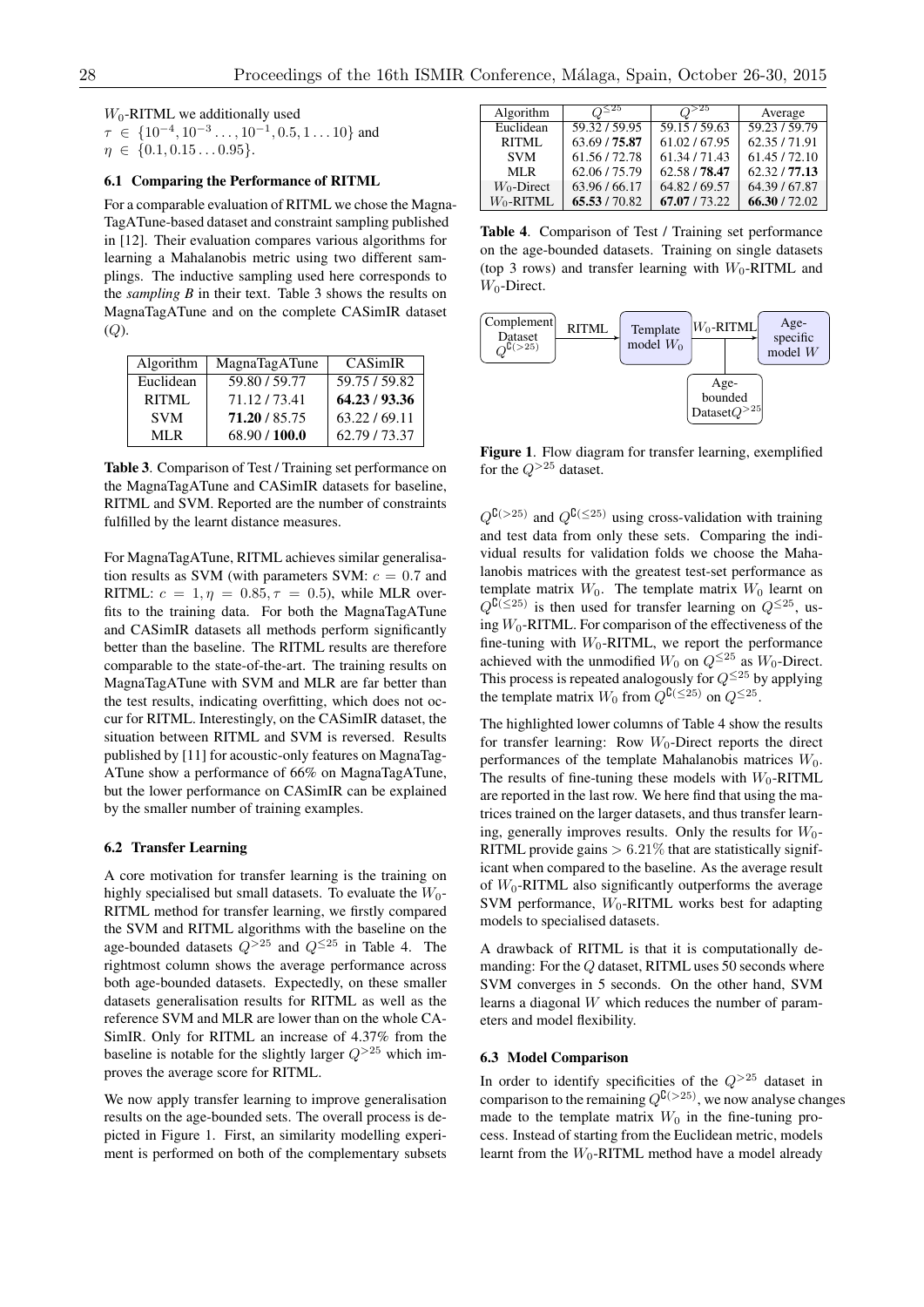adapted to similarity data as basis.

Figure 2 shows the relative difference  $\hat{W} - \hat{W}_0$  of the Mahalanobis matrix before  $(W_0)$  and after  $(W)$  fine tuning. As the fine tuning process rescales the similarity measure and thereby *W*, the matrices have been normalised to the interval of  $[0, 1]$  via  $3$ 

$$
\hat{W} = \frac{W - \min_{i,j} (w_{ij})}{\max_{i,j} (W - \min_{i,j} w_{ij})_{ij}}.
$$
\n(2)

The axes of the figure correspond to feature types, which for better overview have been grouped into chroma, timbre and ranges of the features in Table 2. The template matrix  $W_0$  in Figure 3a has large values only in the diagonal and homogeneous small values off the diagonal. In comparison to this, Figure 2 shows that specific combinations of timbre features (in the bottom centre) with (B)eat and tempo statistics were raised in importance by  $W_0$ -RITML, resulting in the final matrix *W* as shown in Figure 3b. Also, the centre of the matrix shows increased values for combinations of different timbre coefficients. The strongest increases (20-24%) in weights are reported for the off-diagonal fields of  $C_{11}C_1$ ,  $T_6T_5$ ,  $B_4T_4$  and  $B_4T_5$ , where  $C, T$ relate to chroma and timbre coefficients and  $B_4$  refers to the tatumConfidence feature. Weights are increased mainly at the cost of diagonal elements, and suggest at a specialisation of the model to the specificities of the  $Q^{>25}$  similarity subset. For this data collected from users aged over 25, the analysed  $W_0$ -RITML model with stronger influence of the timbre and beat-statistics features performs best in our evaluation.



**Figure 2.** Learnt model difference for  $W_0$ -RITML on  $Q^{>25}$ . Axis labels represent ranges of feature types: (C)hroma, (T)imbre, as well as (S)egment, (L)oudness and (B)eat+Tempo statistics. Dark red / blue colours correspond to strong weight increase / decrease.



C· · · · · · · · · · · ·T· · · · · · · · · · · ·S·L· · · · ·B· · · · · · C· · · · · · · · · · · · T · · · · · · · · · · · S· L · · · · · B· · · · · · (a) C· · · · · · · · · · · ·T· · · · · · · · · · · ·S·L· · · · ·B· · · · · · C· · · · · · · · · · · · T · · · · · · · · · · · S· L · · · · · B· · · · · · (b)

**Figure 3. (a)** Template matrix  $W_0$  before and (b) final matrix *W* after fine-tuning with  $W_0$ -RITML on  $Q^{>25}$ . The latter shows higher variance in off-diagonal entries for the specialised model. Axis labels represent ranges of feature types: (C)hroma, (T)imbre, as well as (S)egment, (L)oudness and (B)eat+Tempo statistics. Dark red colours correspond to strong weight increase, light yellow to decrease.

## 7. CONCLUSION & FUTURE WORK

We presented a method for analysing music similarity data of different user groups via models trained with transfer learning. To this end, the new RITML algorithm was developed extending ITML to relative similarity data. A key feature of RITML is that it enables transfer learning with template Mahalanobis matrices via *W*<sub>0</sub>-RITML. Our evaluation of the algorithm was performed on two datasets: The evaluation on the commonly used MagnaTagATune dataset showed that RITML performs comparably to stateof-the-art algorithms for metric learning.

For evaluation of transfer learning with  $W_0$ -RITML we provide the CASimIR similarity dataset, the first open dataset containing user attributes associated to relative similarity data. Tests on the whole CASimIR dataset corroborated our finding that RITML competes with current similarity learning methods. Our analysis of  $W_0$ -RITML was performed on age-bounded subsets of the dataset. Results showed that transfer learning with  $W_0$ -RITML outperforms the standard SVM algorithm on small datasets.

Our comparison of models allowed us to point out specific features and combinations that determine similarity in user data. For this first evaluation we chose age to group users. We hope this will motivate further research in comparison of similarity models and adaptation to data with regard to cultural and user context.

For future work we are interested in collecting larger similarity datasets, and applying the methods introduced here for improved validation of results and the analysis of more specific user groups. The set-up used for our experiments motivates transfer learning across the MagnaTagATune and CASimIR datasets with  $W_0$ -RITML for further analysis of the transferability of similarity information via Mahalanobis matrices.